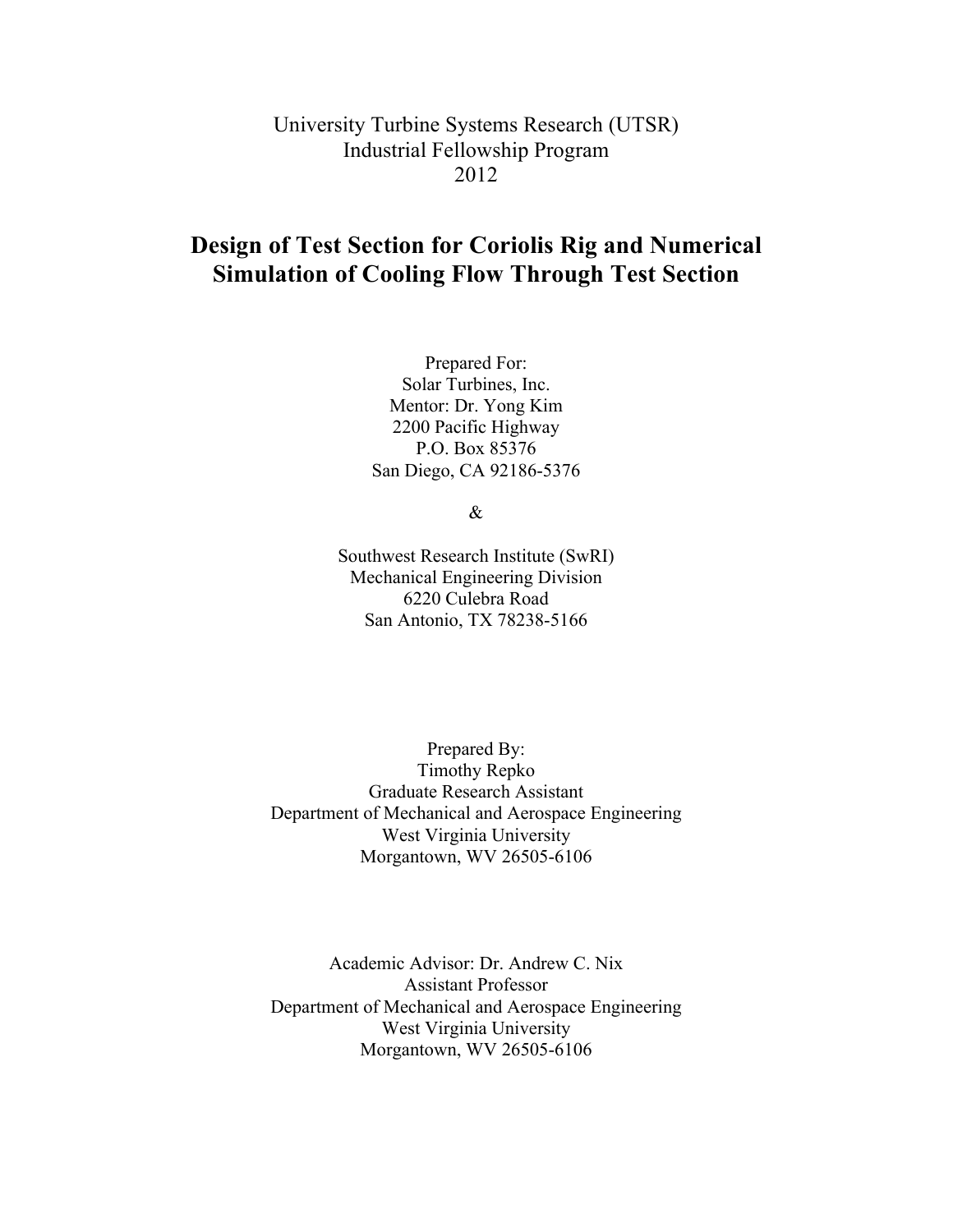## **1.0 Introduction**

The primary method for cooling a turbine in industrial gas turbine engines has been internal, forced convection, air-cooling. This cooling flow is taken from a high-pressure section in the compressor and used to cool the turbine section with 1-5% of the mass flow of air through the engine being used. By using cooling flows, the blade temperature can be lowered by 200-300 Kelvin thus allowing the rotor inlet temperature to be hotter and the overall efficiency of the engine to increase. Internal cooling passages have evolved over time from simple single pass, internal cooling schemes to much more complex schemes that are used today; utilizing multi-pass serpentine channels, turbulators, pin fins, and other techniques to enhance the heat transfer effects. An example of a first stage blade that uses a multi-pass serpentine channel is shown below in Figure 1.



**Figure 1: First Stage Blade - Multi-Pass Serpentine Channel**

Solar Turbines is developing a new internal cooling passage design to improve the efficiency of one of its engines. This new cooling passage is being designed to substantially lower the cooling flow required to keep the first stage turbine blades within an acceptable temperature range. Lowering the cooling flow can increase the efficiency of the engine by allowing the turbine to run hotter as previously stated; or the turbine can be allowed to run with the same rotor inlet temperature as before but with a better-cooled blade. As a general rule of thumb, lowering the surface temperature by 25 degrees Celsius can double the operational life of a component. With durability being paramount in industrial gas turbine engines, improving the cooling is a key design consideration for industrial gas turbine design engineers.

## **2.0 Coriolis Rig and Effects of Rotation 2.1 Effects of Rotation**

An effect that has been observed in internal cooling passages is the effect of rotation on internal flow. The coolant flow through the rotating blade is subjected to Coriolis forces and rotational buoyancy forces that alter the flow through the blade creating secondary flows that asymmetrically distribute the flow through the cooling passage and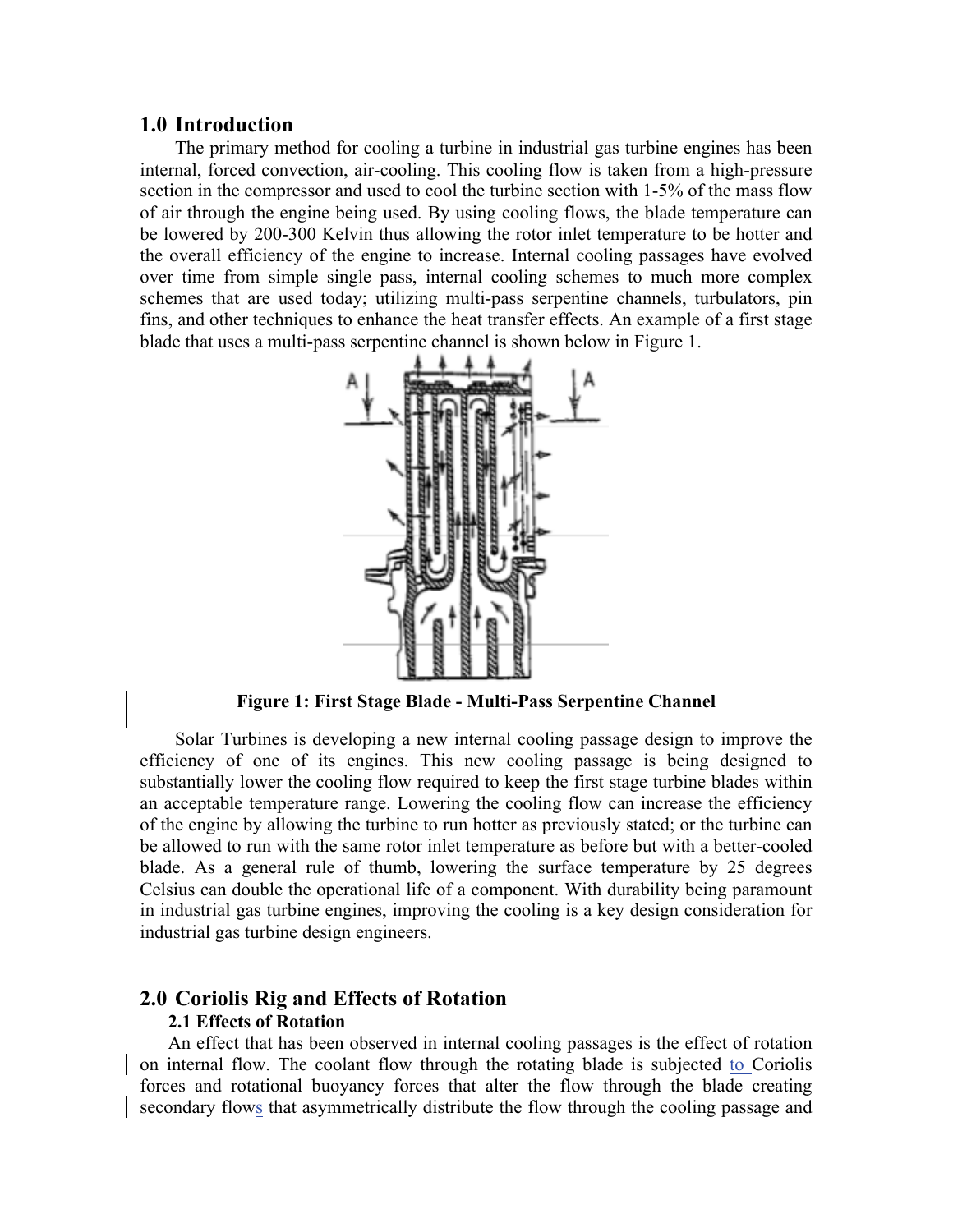must be considered when designing a turbine blade. Significant research has been done on this effect at numerous universities as well as previous experiments at Solar. The asymmetric distribution of the flow in a rotating channel has significant effects on the local heat transfer coefficient as well as the overall heat transfer in the cooling passage. Since convective heat transfer is dependent on the flow field, any alteration to the flow field by the rotational effects significantly alters the heat transfer. Thus, accurate prediction of the flow field is needed to accurately predict the heat transfer inside the cooling passage. Figure 2 below illustrates the secondary flow vortices that occur due to rotation.



**Figure 2: Secondary Flow Vortices due to Rotation Effects**

On the right side of Figure 2 the flow with velocity, V, through a tube is illustrated. As the tube is rotated at angular velocity, ω, the flow field is altered from that of a stationary case to the rotational case. On one side of the tube the convective heat transfer would be aided by the secondary flow vortices whilst the other side would have a decreased effect. This effect is very important in predicting the performance of the turbine and the heat transfer distribution for the blade and is a primary concern in this study.

#### **2.2 Test Rig Setup**

A test cell deemed the Coriolis rig was first commissioned 4 years ago for rotating passage heat transfer investigation. It was designed to simulate the rotational effects on internal cooling passages. These rotational effects can then be studied and applied to fullscale engine designs through the use of various dimensionless similarity parameters. The Coriolis rig is a large rotating airfoil, enclosed in a thick steel case that is powered by a 100 horsepower motor. The total diameter of both arms of the rig is 8 feet and one of them is shown in Figure 3. One of the arms of the airfoil holds the test sections while the other is a balancing weight to keep the rig stable. The rig will be used to experimentally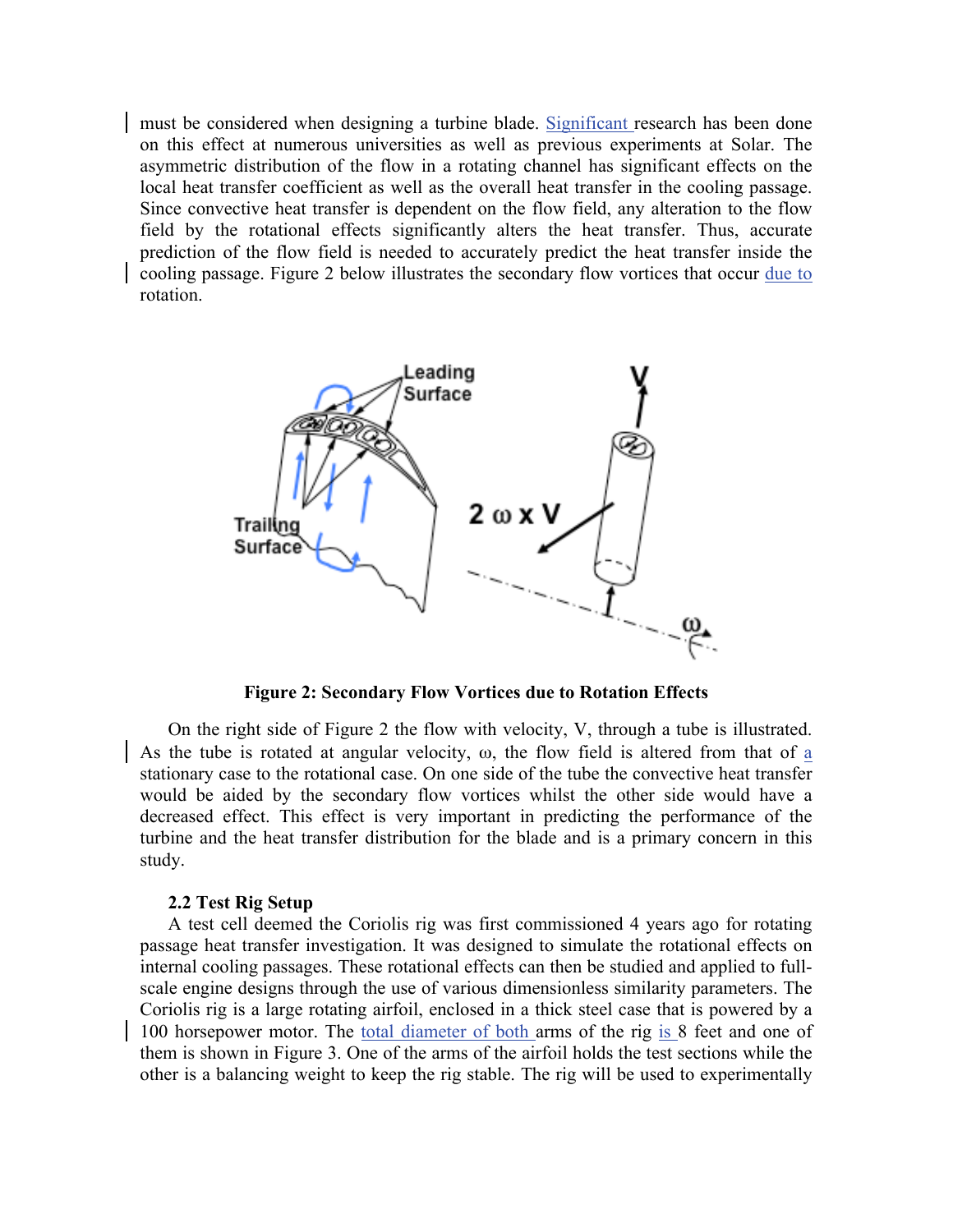test the rotational effects on the new internal cooling passage design as opposed to the numerical simulation analyzed in Section 4.0.



**Figure 3: Coriolis Rig**

Testing of the new internal cooling passage design at full engine conditions is not practical so this rig is scaled using dimensionless similarity parameters, namely the rotational number, Ro, and the Reynolds number, Re; both of which are given in Equation 1and Equation 2, respectively.

$$
Ro = \frac{V}{\Omega D}
$$
 Equation 1  
Re =  $\frac{VD}{v}$  Equation 2

The characteristic length, D, was dependent on the inlet to the test section designed in Section 3.0. From other known conditions the flow was matched through theses similarity parameters.

### **3.0 Design of Test Section**

## **3.1 Internal Cooling Passage Design**

As mentioned in the introduction, Solar is working to design a new cooling passage to improve the efficiency of its engines. This new cooling passage design is similar to the cooling approach taken in aircraft gas turbine engines but is new concept at Solar. This cooling passage was designed to allow for a very high effectiveness and can lower the cooling flow by almost 2%. This can translate into a substantial increase in power output.

For the new internal cooling passage the flow enters through the base of the blade the same as a more traditional turbine blade but this design differs in that the flow splits into two separate flows; one going to the pressure side of the core and the other going to the suction side of the core. The new internal cooling passage has a metal 3D core that has four walls adjacent to the flow to increase the surface area for the convective cooling of the blade, thus increasing the total heat transfer from the blade to the cooling flow.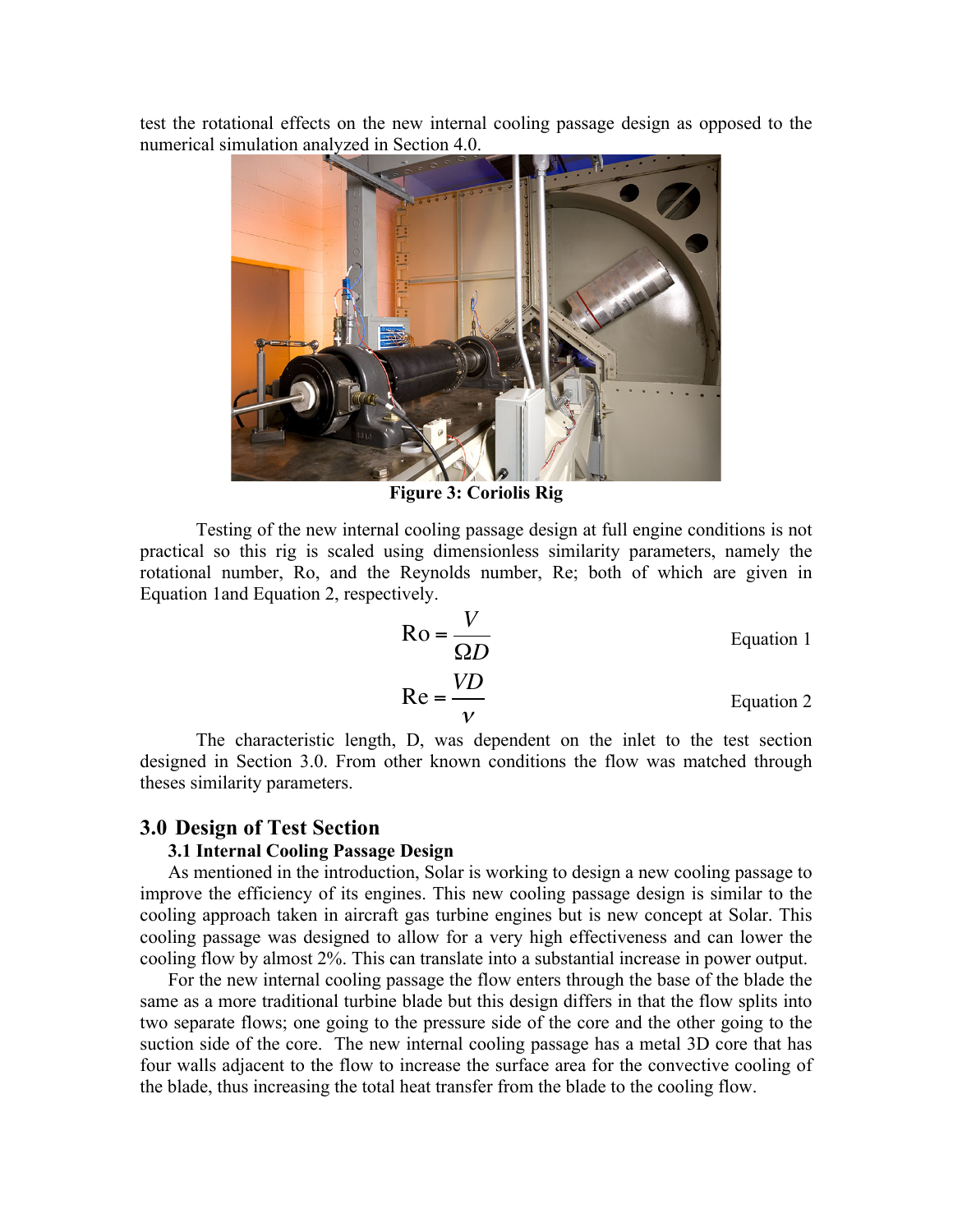The core of the blade acts as a cold sink and surrounding the core is the cooling flow field that transfers heat from the hot outer wall of the blade through convection. Located along the length of the core are ribs that provide structural support to the core as well as separating it into 5 separate channels or "legs". Conductive heat transfer between the hot outer surfaces of the blade to the core, acting as a cold sink, through the ribs is an additional benefit of the design. Throughout the cooling section channels are pin fins, which are heat transfer enhancement technique that place cylindrical shaped fins perpendicular to the flow to increase the forced convection cooling. Due to vortex shedding of the cylinders as well as other effects, turbulence is increased; which in turn better mixes the flow and aids in the cooling. The increase in cooling comes at the cost of the pin fin section having a high-pressure drop across the section and requiring a higher pressure at the inlet to the section to pump the fluid through.

Generally the high-pressure drop across the pin fin section would require the cooling flow to be taken from a later stage in the compressor, and thus at a higher pressure, for the case of a multi-pass serpentine channel. In the case of the new cooling passage the high-pressure drop across the pin fin section is mitigated by pumping action caused by the rotational acceleration. An additional benefit from pin fins in this cooling scheme is the conductive heat transfer acting in the same manner as the support ribs from the hot outer surface of the blade to the core.

#### **3.2 Area of Interest for Test Section**

Due to the effect of rotation, the mass flow is not distributed evenly between the pressure side of the core and the suction side of the core although the initial design at static conditions did have an even flow split. The degree that the rotation affects the flow separation varies between each of the legs with some legs having a higher sensitivity to rotation than others. Since the mass flow rate through the two sides of the cooling passage are not equal at rotating conditions, the heat transfer is not equal and can pose a problem if not addressed. Thus, the primary area of interest to be considered when designing the test section is the section where the channel splits the flow diverting some of it to the pressure side and the rest to the suction side. The leg with the most deviation from static case is the one considered in the analysis.

#### **3.3 Design of Test Section**

A test section was developed in collaboration with senior engineers to test the effects of rotation on the new internal cooling scheme in the Coriolis rig. As previously stated, the main area of interest was to test how sensitive the flows split between the pressure and suction side is due to the effects of rotation. The test section was scaled up to the 4.5 times the actual size of the blade. This scaling was not arbitrary but instead was the maximum size that the test section could be and still fit into the Coriolis rig. A plenum section was designed and added on the outlet of the flow through the cooling passage to provide a backpressure similar to the pressure that would be seen in the actual cooling passage. A three-dimensional view of the CAD drawing of the test section is shown in Figure 4.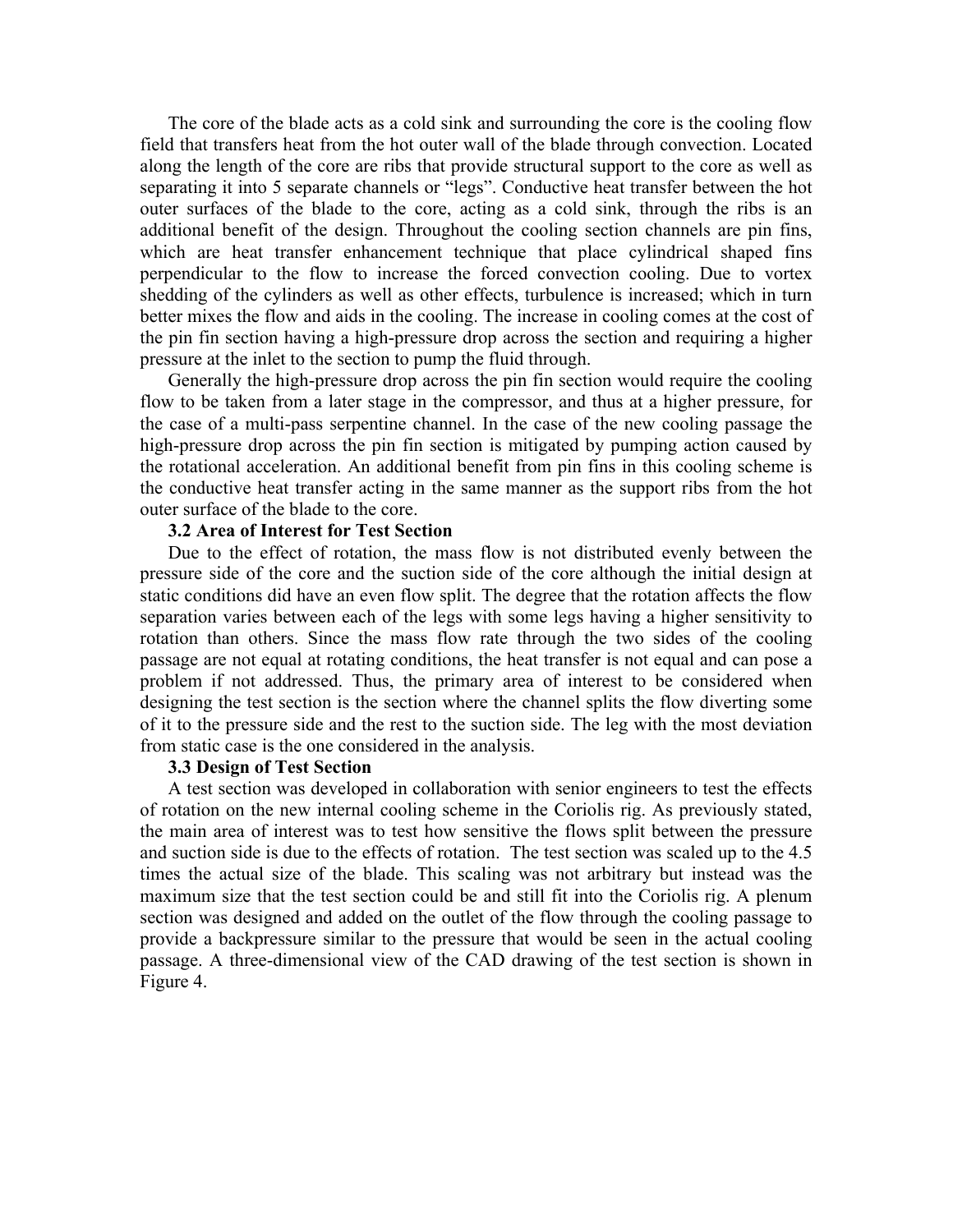

**Figure 4: CAD Drawing of Test Section**

Static pressure taps and thermocouples were placed throughout the test section so that measurements could be taken to understand the flow within the test section. Recessed areas around the outside of the test section were included to be able to easily rout the static pressure lines and thermocouple wires to the DAQ system. Also included in the design was a flow straightener before the inlet of the cooling passage to provide a more uniform flow to the area of interest. The location of this flow straightener can be seen in the bottom imagae of Figure 4 where the green section has a small lip for the straightener mesh to be located.

# **4.0 CFD Analysis of Test Section**

Star-CCM+ is robust and versatile computational package used to pre-process, solve, and post-process fluid dynamics simulations. It was used for all aspects of the analysis of this test section from grid generation to visualizing the results.

## **4.1 Mesh Generation**

Two different polyhedral meshes were created in Star-CCM+ for the geometry of the test section. Both meshes were created using the polyhedral meshing algorithms in Star-CCM+. The meshes were created using prism layers to better resolve the mesh density near to the walls in the boundary layer region to more accurately capture the detail in the boundary layer. The first mesh contained 2.36 million cells and was the mesh used to produce the results for the analysis. The second mesh was much finer mesh with 10.3 million cells. The second mesh decreased the base size by approximately 25% and added prism layers to test grid independence of the solution computed using the coarse mesh. It was found that there was less than a 2% difference at all static pressure probe locations between the coarse and fine grids for pressure and temperature.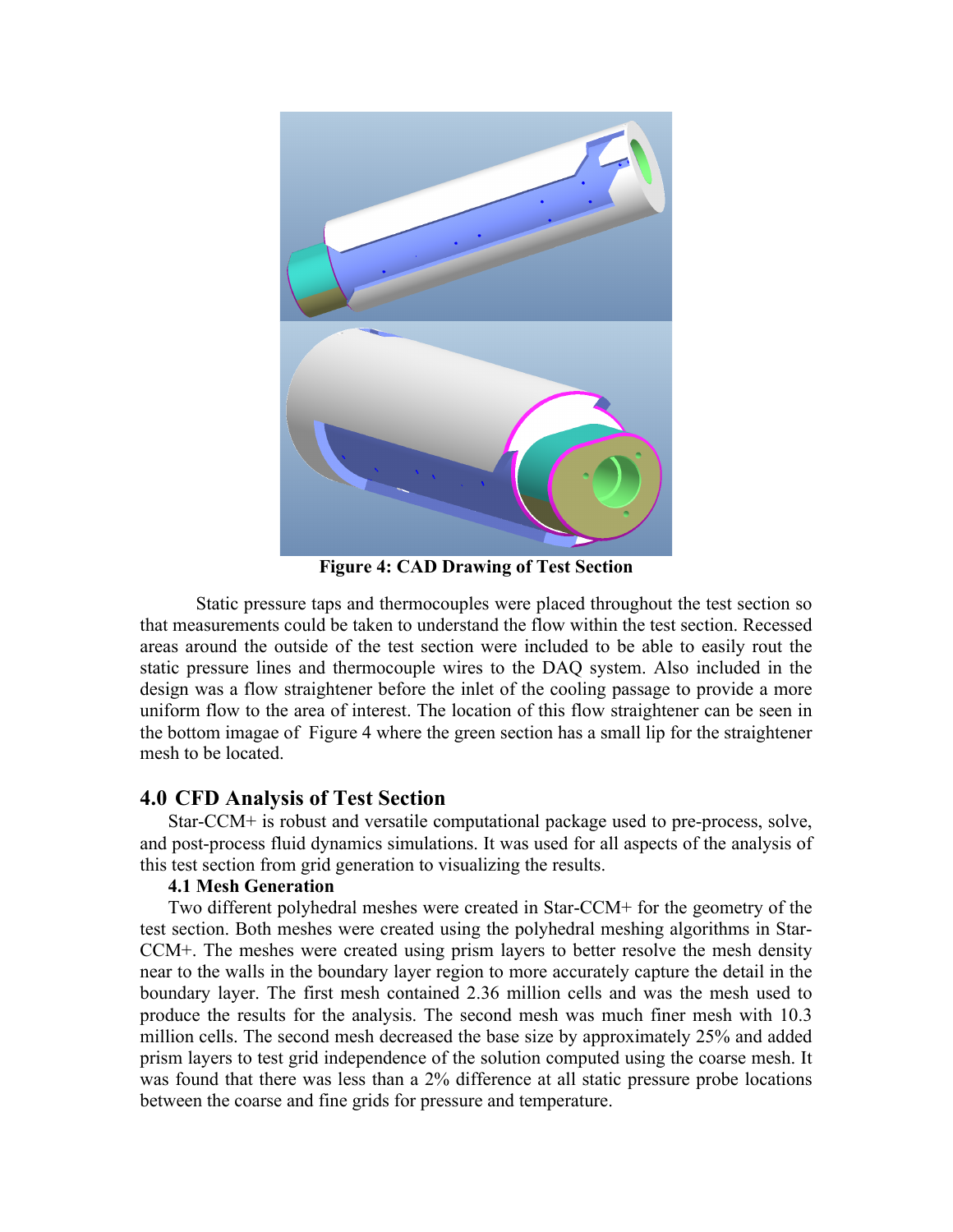#### **4.2 Flow Scaling**

To have the data be relevant for the actual engine conditions the flow was scaled using the Reynolds number and the Rotational number. The Mach number is not a factor since the flow in both the engine and the rig is less than 0.3 and is assumed incompressible. The buoyancy effects due to heat transfer were assumed to be negligible for the purposes of this test and only the fluid mechanics were considered in the analysis. Future simulations may include theses effects but their effect would not be noticeable in the experimental validation of this test. The Coriolis rig operates using room temperature air and rotates at a much lower speed than the actual engine conditions and it has a rotational arm that is over 3 times larger than the effective rotation arm of the engine. From known operating conditions of the engine, the mass flow rate through the internal cooling passage can be determined through simple algebraic manipulation of the continuity equation, Equation 1, and Equation 2.

## **4.3 Boundary Conditions and Models**

A steady, 3D, turbulent solver was used in the numerical simulation. The full RANS were solved with density being found using the ideal gas law. A realizable k-epsilon turbulence model was used to resolve the turbulence. The dynamic viscosity and thermal conductivity were found based on Sutherland's Law. The molecular weight, specific heat, and turbulent Prandtl number were all held constant and set to the default setting for air.

At the base of the test section a mass flow inlet was specified with value of the mass flow being specified. The pressure at the outlet of the plenum was set to atmospheric conditions. To resolve the turbulence in the k-epsilon turbulence model the length scale and turbulence intensity were specified. A length scale that with the same order of magnitude as the width of the inlet section was used and the turbulence intensity was set to 1% based on real flow conditions of the coolant flow.

Numerical simulations of the flow were computed using both a rotational reference frame and a static reference frame. For the rotational case a new reference frame was created in Star-CCM+ to have the test section rotating in the negative x-direction at 750 revolutions per minute.

#### **4.4 Results**

It was found that the secondary flow vortices change the velocity profile of the flow through the inlet for the rotation case and the effect propagates as the flow moves downstream. This effect is illustrated in Figure 5.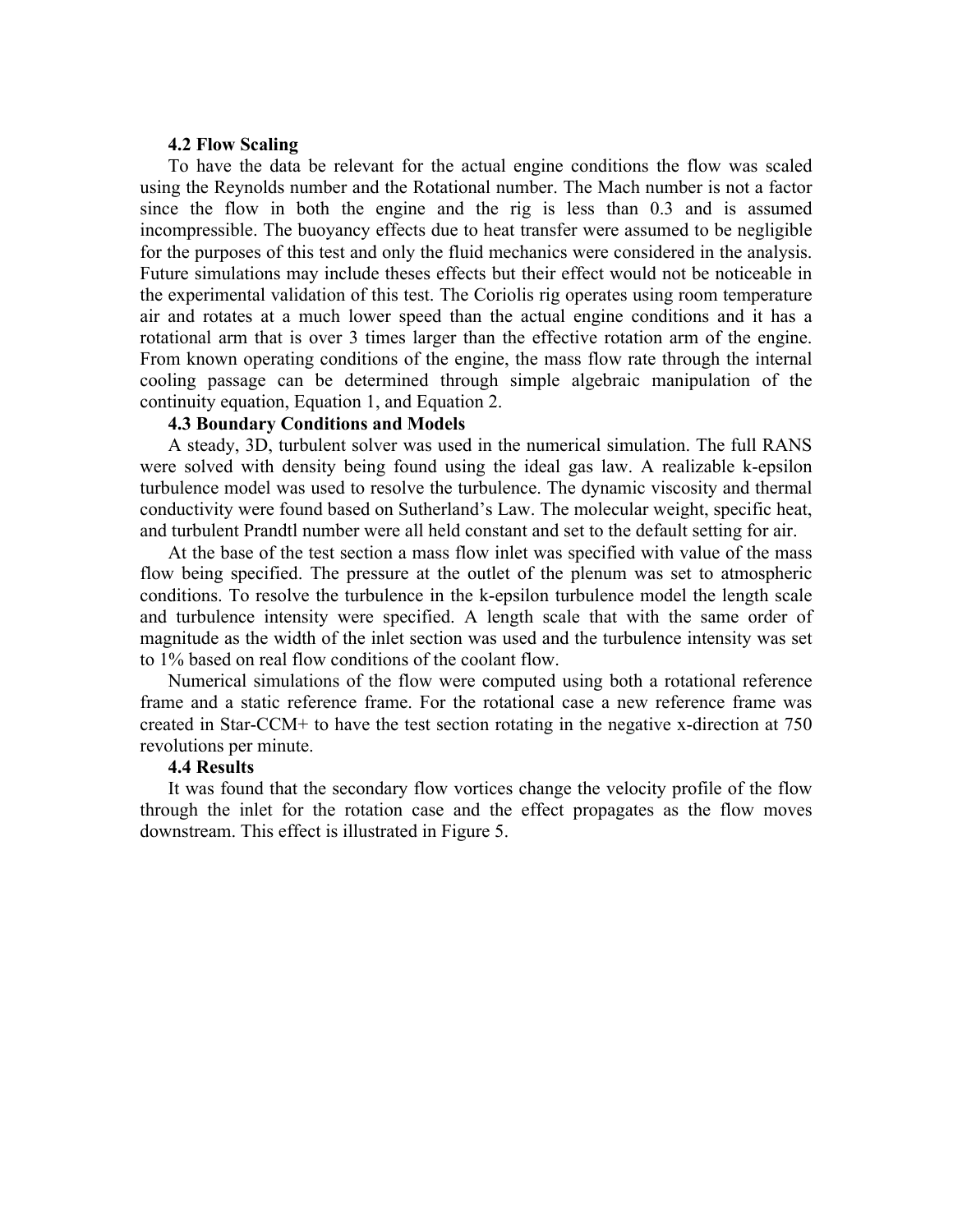

**Figure 5: Velocity Contours in Inlet Section of Test Section for Static Conditions (Left) and Rotating Conditions (Right)**

As the flow moves downstream, shown as upwards in the figure, in the static case it can be seen that there is predictable velocity profile that is comparable to any flow through a duct. The flow does not change in a qualitative sense as it moves through the inlet section. Contrarily, the flow is much more complicated in the rotational case. The secondary flow vortices induced from the rotational effects cause a sort of flattening of the peak velocity and a higher velocity in the region nearer to one wall whilst a lower velocity in the region to the opposite wall. This effect is more pronounced at the plane further downstream where the low velocity flow causes an area of recirculation that can be seen in Figure 6.



This area of recirculation is likely to be a primary factor in the tendency of the flow to favor the pressure side. The flow tends to be forced towards the pressure side and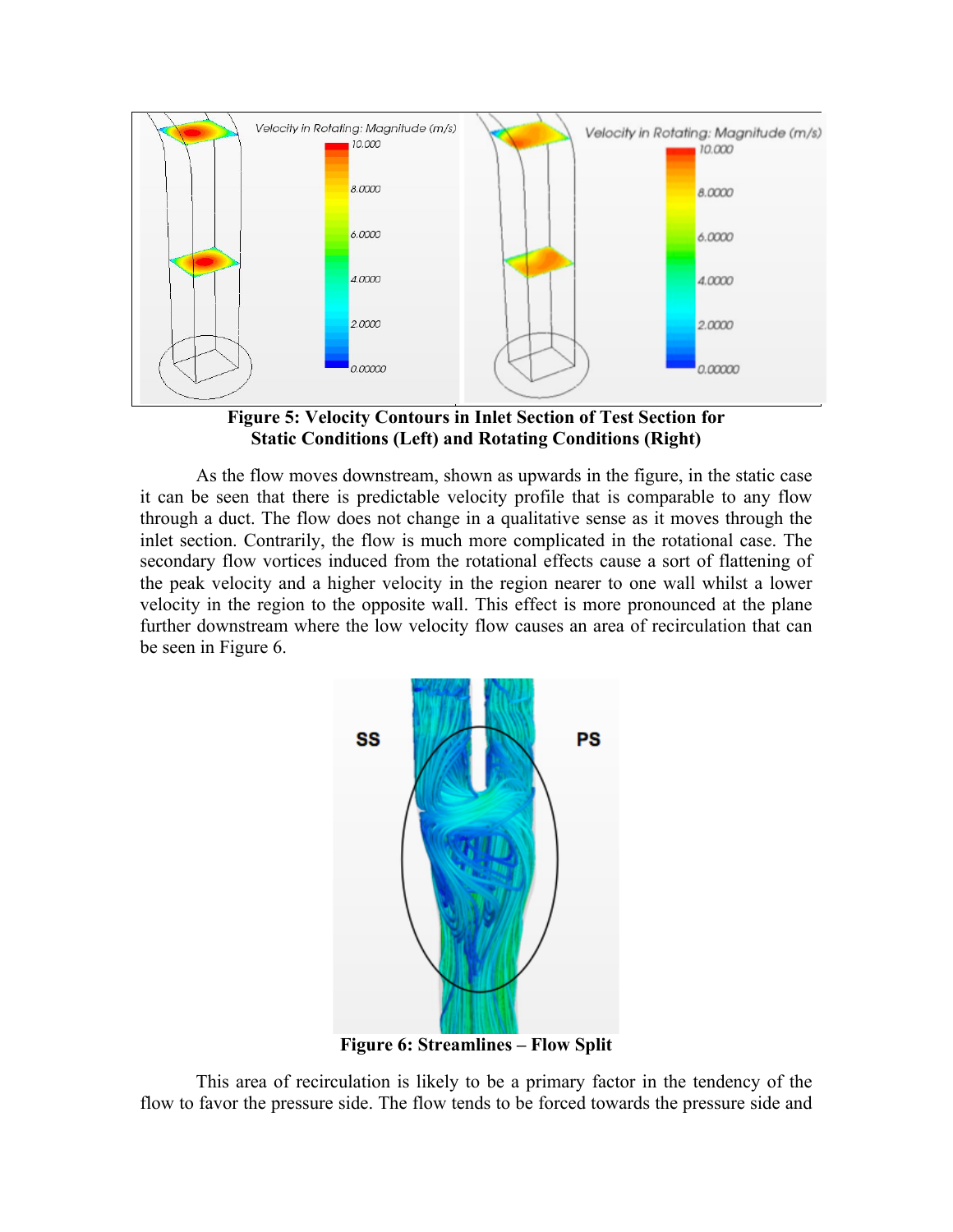has to overcome the effect of rotation to reach the suction side. This can been seen in the streamlines in Figure 6 that are directed from the pressure side to the suction side in the circled region.

The rotational effects tend to split the flow in favor of the pressure side channel with 54% of the mass flow going to the pressure side. This trend is the same trend observed as the one in the full CFD model completed in a previous study at Solar. The percentage of flow through each channel was a few percent off from the full engine model and further work could be done to refine the Coriolis rig models. Due to the inherently unsteady nature of flow through pin fin sections, unsteady simulations may be considered in the future.

# **5.0 Transient Liquid Crystal Test**

## **5.1 Thermocouple Mapping**

A static transient liquid crystal test was designed to validate the internal heat transfer coefficients for the new 3D core cooling passage. This test was not designed to incorporate the rotational effects, as was the intent for the previous test. For this test a SLA model was designed by engineers at Solar to be able to disassembled and have the inside painted with a liquid crystal material that changes color with respect to temperature. Figure 7 shows a previous liquid crystal test done at Solar to map out the convective heat transfer distribution for a multi-pass serpentine channel design.



**Figure 7: Transient Liquid Crystal Test of Multi-Pass Serpentine Blade**

To be able to accurately predict the heat transfer coefficients from the test, a series of thermocouples must be placed throughout the test section to obtain temperature measurements at discrete locations. For areas between the thermocouples the heat transfer distributions can be determined using existing correlations.

For this static test redundant thermocouples were placed at the inlet of each leg of the cooling passage near the flow split location. Thermocouples were also placed at any bends in the legs and also evenly spaced sections near the outlet close to the trailing edge. A total of 40 thermocouples were needed to be able to obtain temperature data at the necessary locations. From the thermocouples and the data acquired from the liquid crystal test, the heat transfer distribution can be obtained for the entire cooling passage.